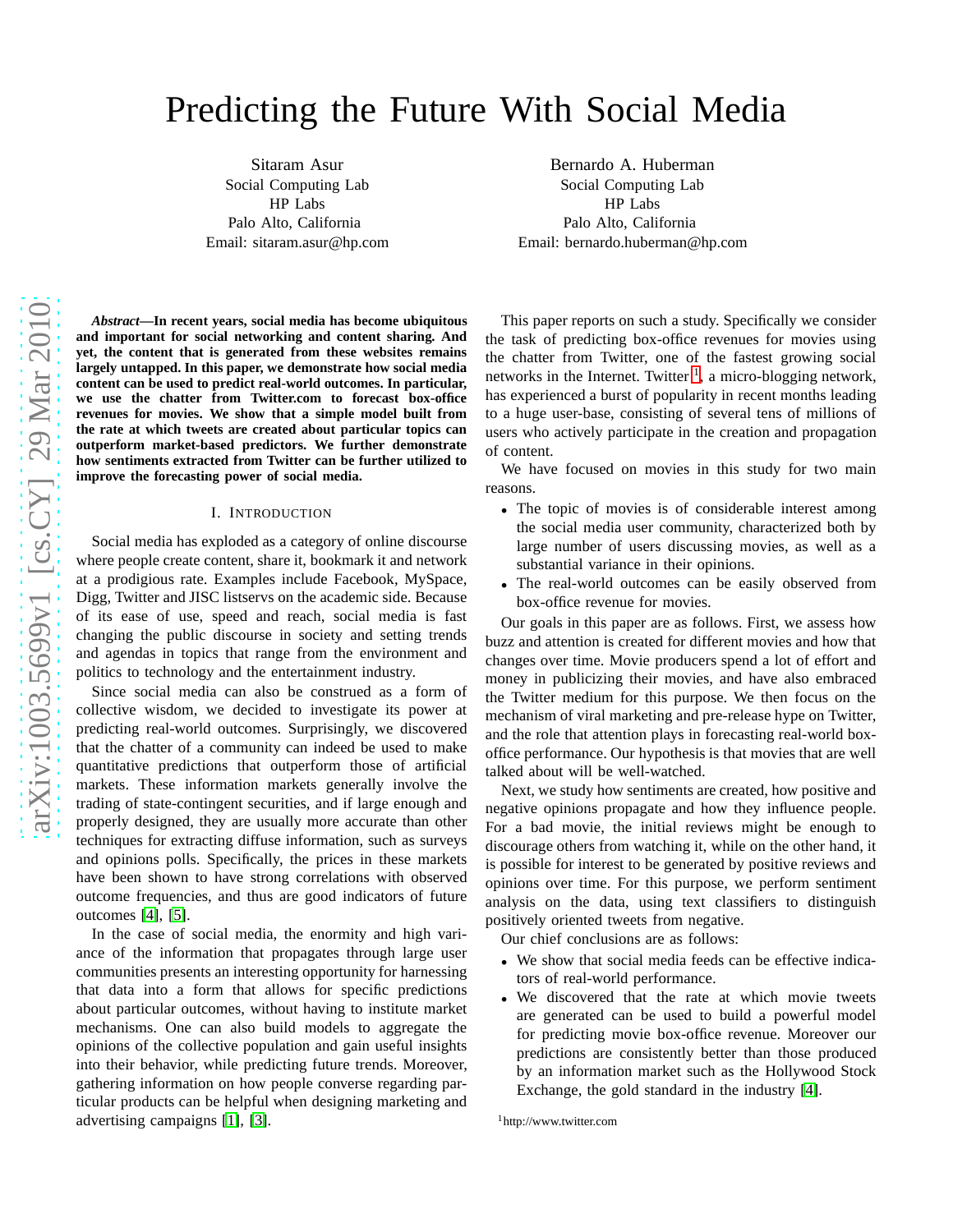• Our analysis of the sentiment content in the tweets shows that they can improve box-office revenue predictions based on tweet rates only after the movies are released.

This paper is organized as follows. Next, we survey recent related work. We then provide a short introduction to Twitter and the dataset that we collected. In Section 5, we study how attention and popularity are created and how they evolve. We then discuss our study on using tweets from Twitter for predicting movie performance. In Section 6, we present our analysis on sentiments and their effects. We conclude in Section 7. We describe our prediction model in a general context in the Appendix.

# II. RELATED WORK

Although Twitter has been very popular as a web service, there has not been considerable published research on it. Huberman and others [\[2\]](#page-7-4) studied the social interactions on Twitter to reveal that the driving process for usage is a sparse hidden network underlying the friends and followers, while most of the links represent meaningless interactions. Java et al [\[7\]](#page-7-5) investigated community structure and isolated different types of user intentions on Twitter. Jansen and others [\[3\]](#page-7-3) have examined Twitter as a mechanism for word-of-mouth advertising, and considered particular brands and products while examining the structure of the postings and the change in sentiments. However the authors do not perform any analysis on the predictive aspect of Twitter.

There has been some prior work on analyzing the correlation between blog and review mentions and performance. Gruhl and others [\[9\]](#page-7-6) showed how to generate automated queries for mining blogs in order to predict spikes in book sales. And while there has been research on predicting movie sales, almost all of them have used meta-data information on the movies themselves to perform the forecasting, such as the movies genre, MPAA rating, running time, release date, the number of screens on which the movie debuted, and the presence of particular actors or actresses in the cast. Joshi and others [\[10\]](#page-7-7) use linear regression from text and metadata features to predict earnings for movies. Sharda and Delen [\[8\]](#page-7-8) have treated the prediction problem as a classification problem and used neural networks to classify movies into categories ranging from 'flop' to 'blockbuster'. Apart from the fact that they are predicting ranges over actual numbers, the best accuracy that their model can achieve is fairly low. Zhang and Skiena [\[6\]](#page-7-9) have used a news aggregation model along with IMDB data to predict movie box-office numbers. We have shown how our model can generate better results when compared to their method.

## III. TWITTER

Launched on July 13, [2](#page-1-0)006, Twitter  $^2$  is an extremely popular online microblogging service. It has a very large user base, consisting of several millions of users (23M unique users

in Jan<sup>[3](#page-1-1)</sup>). It can be considered a directed social network, where each user has a set of subscribers known as followers. Each user submits periodic status updates, known as tweets, that consist of short messages of maximum size 140 characters. These updates typically consist of personal information about the users, news or links to content such as images, video and articles. The posts made by a user are displayed on the user's profile page, as well as shown to his/her followers. It is also possible to send a direct message to another user. Such messages are preceded by  $@user_{id}$  indicating the intended destination.

A retweet is a post originally made by one user that is forwarded by another user. These retweets are a popular means of propagating interesting posts and links through the Twitter community.

Twitter has attracted lots of attention from corporations for the immense potential it provides for viral marketing. Due to its huge reach, Twitter is increasingly used by news organizations to filter news updates through the community. A number of businesses and organizations are using Twitter or similar micro-blogging services to advertise products and disseminate information to stakeholders.

## IV. DATASET CHARACTERISTICS

The dataset that we used was obtained by crawling hourly feed data from Twitter.com. To ensure that we obtained all tweets referring to a movie, we used keywords present in the movie title as search arguments. We extracted tweets over frequent intervals using the Twitter Search Api<sup>[4](#page-1-2)</sup>, thereby ensuring we had the timestamp, author and tweet text for our analysis. We extracted 2.89 million tweets referring to 24 different movies released over a period of three months.

Movies are typically released on Fridays, with the exception of a few which are released on Wednesday. Since an average of 2 new movies are released each week, we collected data over a time period of 3 months from November to February to have sufficient data to measure predictive behavior. For consistency, we only considered the movies released on a Friday and only those in wide release. For movies that were initially in limited release, we began collecting data from the time it became wide. For each movie, we define the *critical period* as the time from the week before it is released, when the promotional campaigns are in full swing, to two weeks after release, when its initial popularity fades and opinions from people have been disseminated.

Some details on the movies chosen and their release dates are provided in Table 1. Note that, some movies that were released during the period considered were not used in this study, simply because it was difficult to correctly identify tweets that were relevant to those movies. For instance, for the movie *2012*, it was impractical to segregate tweets talking about the movie, from those referring to the year. We have taken care to ensure that the data we have used was

<span id="page-1-0"></span><sup>2</sup>http://www.twitter.com

<sup>3</sup>http://blog.compete.com/2010/02/24/compete-ranks-top-sites-for-january-2010/

<span id="page-1-2"></span><span id="page-1-1"></span><sup>4</sup>http://search.twitter.com/api/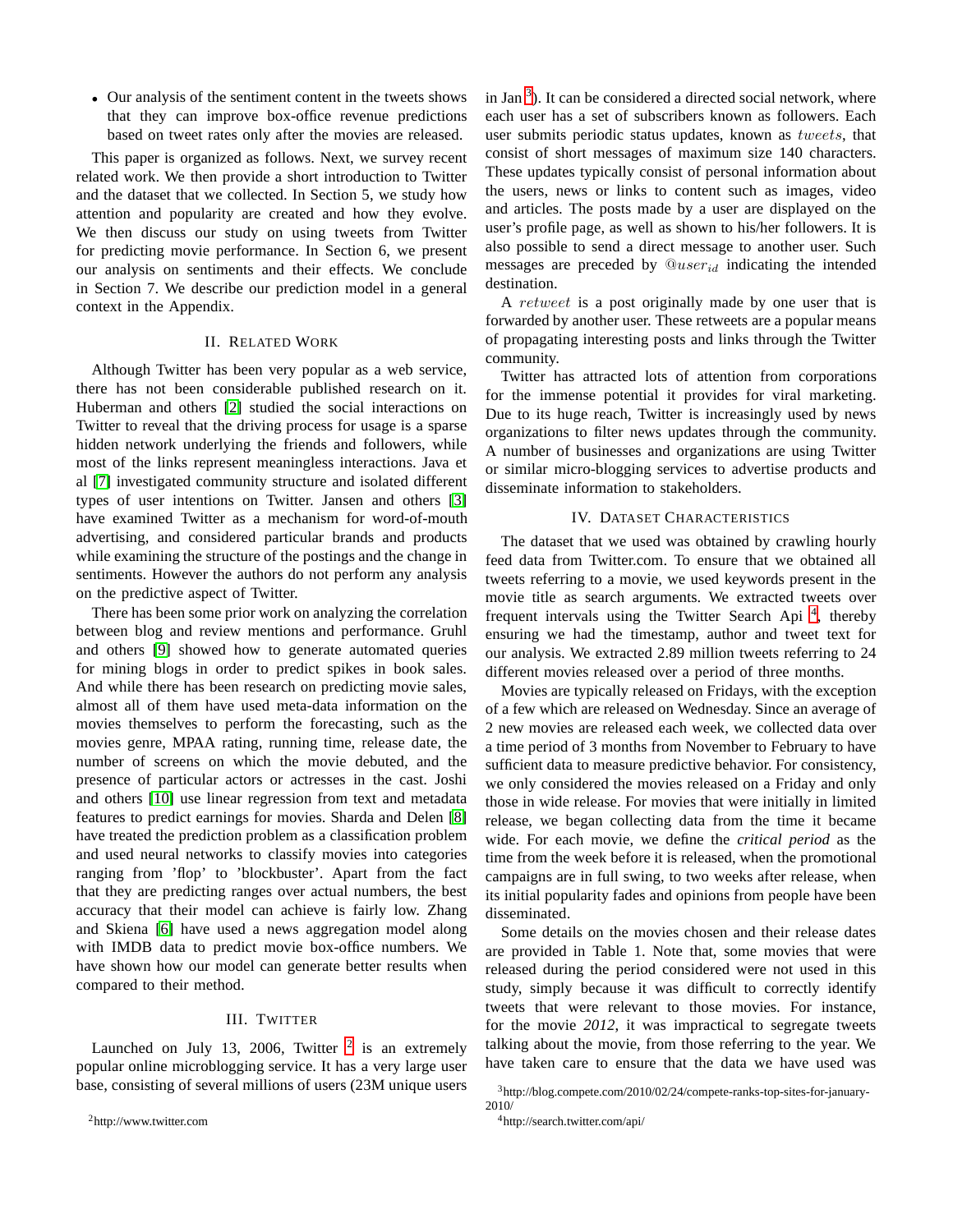| Movie                           | <b>Release Date</b> |
|---------------------------------|---------------------|
| Armored                         | 2009-12-04          |
| Avatar                          | 2009-12-18          |
| The Blind Side                  | 2009-11-20          |
| The Book of Eli                 | 2010-01-15          |
| Daybreakers                     | 2010-01-08          |
| Dear John                       | 2010-02-05          |
| Did You Hear About The Morgans  | 2009-12-18          |
| <b>Edge Of Darkness</b>         | 2010-01-29          |
| <b>Extraordinary Measures</b>   | 2010-01-22          |
| From Paris With Love            | 2010-02-05          |
| The Imaginarium of Dr Parnassus | 2010-01-08          |
| <b>Invictus</b>                 | 2009-12-11          |
| Leap Year                       | 2010-01-08          |
| Legion                          | 2010-01-22          |
| Twilight: New Moon              | 2009-11-20          |
| Pirate Radio                    | 2009-11-13          |
| Princess And The Frog           | 2009-12-11          |
| <b>Sherlock Holmes</b>          | 2009-12-25          |
| Spy Next Door                   | 2010-01-15          |
| The Crazies                     | 2010-02-26          |
| <b>Tooth Fairy</b>              | 2010-01-22          |
| Transylmania                    | 2009-12-04          |
| When In Rome                    | 2010-01-29          |
| Youth In Revolt                 | 2010-01-08          |

TABLE I NAMES AND RELEASE DATES FOR THE MOVIES WE CONSIDERED IN OUR ANALYSIS.

disambiguated and clean by choosing appropriate keywords and performing sanity checks.



<span id="page-2-0"></span>Fig. 1. Time-series of tweets over the critical period for different movies.

The total data over the critical period for the 24 movies we considered includes 2.89 million tweets from 1.2 million users.

Fig [1](#page-2-0) shows the timeseries trend in the number of tweets for movies over the critical period. We can observe that the busiest time for a movie is around the time it is released, following which the chatter invariably fades. The box-office revenue follows a similar trend with the opening weekend generally providing the most revenue for a movie.

Fig [2](#page-2-1) shows how the number of tweets per unique author changes over time. We find that this ratio remains fairly consistent with a value between 1 and 1.5 across the critical period. Fig [3](#page-2-2) displays the distribution of tweets by different



<span id="page-2-1"></span>Fig. 2. Number of tweets per unique authors for different movies



<span id="page-2-2"></span>Fig. 3. Log distribution of authors and tweets.

authors over the critical period. The X-axis shows the number of tweets in the log scale, while the Y-axis represents the corresponding frequency of authors in the log scale. We can observe that it is close to a Zipfian distribution, with a few authors generating a large number of tweets. This is consistent with observed behavior from other networks [\[12\]](#page-7-10). Next, we examine the distribution of authors over different movies. Fig [4](#page-3-0) shows the distribution of authors and the number of movies they comment on. Once again we find a power-law curve, with a majority of the authors talking about only a few movies.

#### V. ATTENTION AND POPULARITY

We are interested in studying how attention and popularity are generated for movies on Twitter, and the effects of this attention on the real-world performance of the movies considered.

#### *A. Pre-release Attention:*

Prior to the release of a movie, media companies and and producers generate promotional information in the form of trailer videos, news, blogs and photos. We expect the tweets for movies before the time of their release to consist primarily of such promotional campaigns, geared to promote word-ofmouth cascades. On Twitter, this can be characterized by tweets referring to particular urls (photos, trailers and other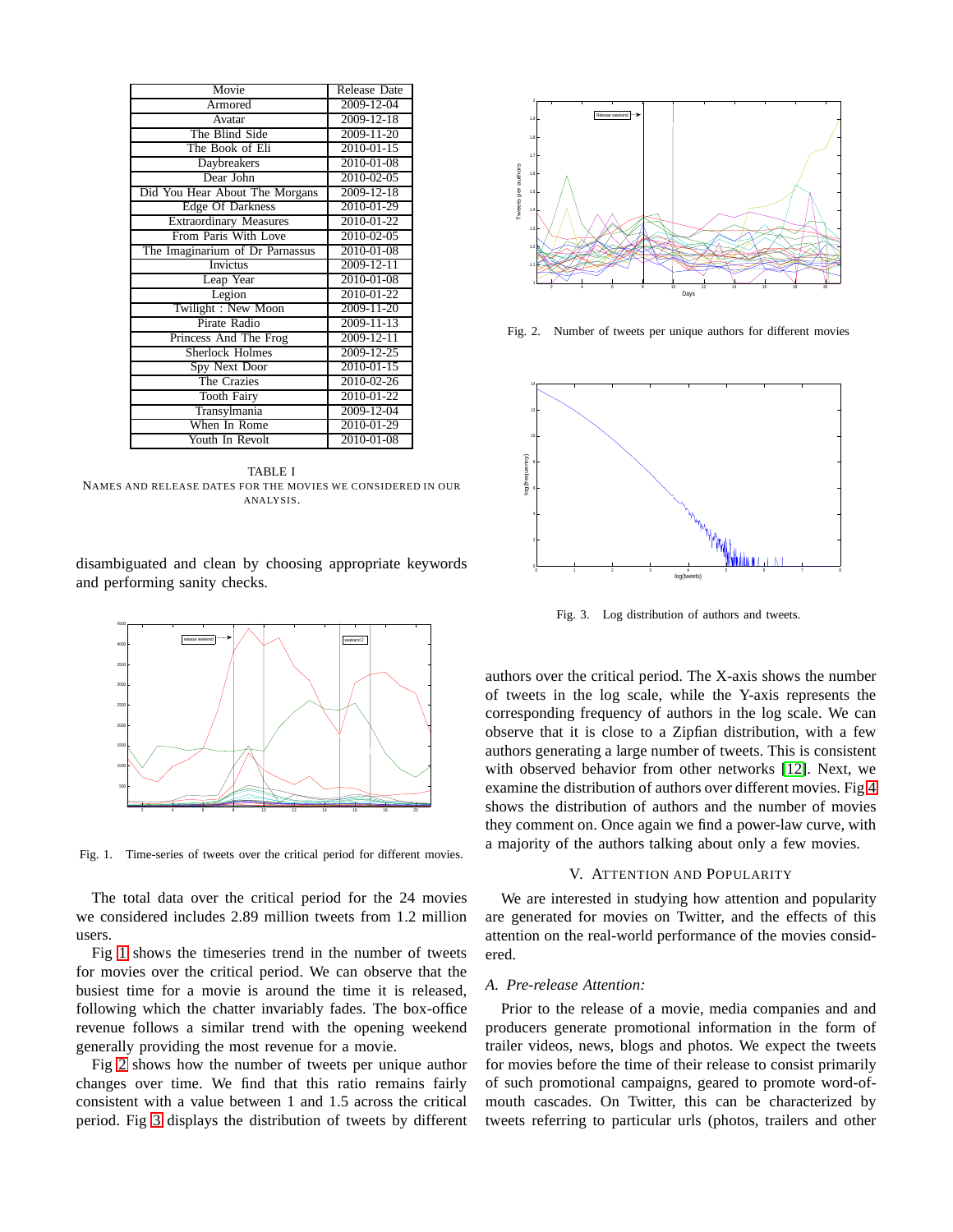

Fig. 4. Distribution of total authors and the movies they comment on.

<span id="page-3-0"></span>

| ıırl          | Week 2 |
|---------------|--------|
|               |        |
| -1<br>retweet | 66     |

TABLE II URL AND RETWEET PERCENTAGES FOR CRITICAL WEEK

promotional material) as well as retweets, which involve users forwarding tweet posts to everyone in their friend-list. Both these forms of tweets are important to disseminate information regarding movies being released.

First, we examine the distribution of such tweets for different movies, following which we examine their correlation with the performance of the movies.



Fig. 5. Percentages of urls in tweets for different movies.

Table 2 shows the percentages of urls and retweets in the tweets over the critical period for movies. We can observe that

| Features | Correlation |      |
|----------|-------------|------|
|          | በ 64        | በ 39 |
| retweet  |             |      |

TABLE III CORRELATION AND  $R^2$  values for urls and retweets before RELEASE.

| Features                      | Adjusted $R^2$ | p-value     |
|-------------------------------|----------------|-------------|
| Avg Tweet-rate                | 0.80           | 3.65e-09    |
| Tweet-rate timeseries         | 0.93           | 5.279e-09   |
| Tweet-rate timeseries + thent | 0.973          | $9.14e-12$  |
| $HSX$ timeseries $+$ thent    | 0.965          | $1.030e-10$ |

TABLE IV COEFFICIENT OF DETERMINATION  $({\overline{R}}^2)$  values using different PREDICTORS FOR MOVIE BOX-OFFICE REVENUE FOR THE FIRST WEEKEND.

there is a greater percentage of tweets containing urls in the week prior to release than afterwards. This is consistent with our expectation. In the case of retweets, we find the values to be similar across the 3 weeks considered. In all, we found the retweets to be a significant minority of the tweets on movies. One reason for this could be that people tend to describe their own expectations and experiences, which are not necessarily propaganda.

We want to determine whether movies that have greater publicity, in terms of linked urls on Twitter, perform better in the box office. When we examined the correlation between the urls and retweets with the box-office performance, we found the correlation to be moderately positive, as shown in Table 3. However, the adjusted  $R^2$  value is quite low in both cases, indicating that these features are not very predictive of the relative performance of movies. This result is quite surprising since we would expect promotional material to contribute significantly to a movie's box-office income.

## *B. Prediction of first weekend Box-office revenues*

Next, we investigate the power of social media in predicting real-world outcomes. Our goal is to observe if the knowledge that can be extracted from the tweets can lead to reasonably accurate prediction of future outcomes in the real world.

The problem that we wish to tackle can be framed as follows. *Using the tweets referring to movies prior to their release, can we accurately predict the box-office revenue generated by the movie in its opening weekend?*



<span id="page-3-1"></span>Fig. 6. Predicted vs Actual box office scores using tweet-rate and HSX predictors

To use a quantifiable measure on the tweets, we define the **tweet-rate**, as the *number of tweets referring to a particular*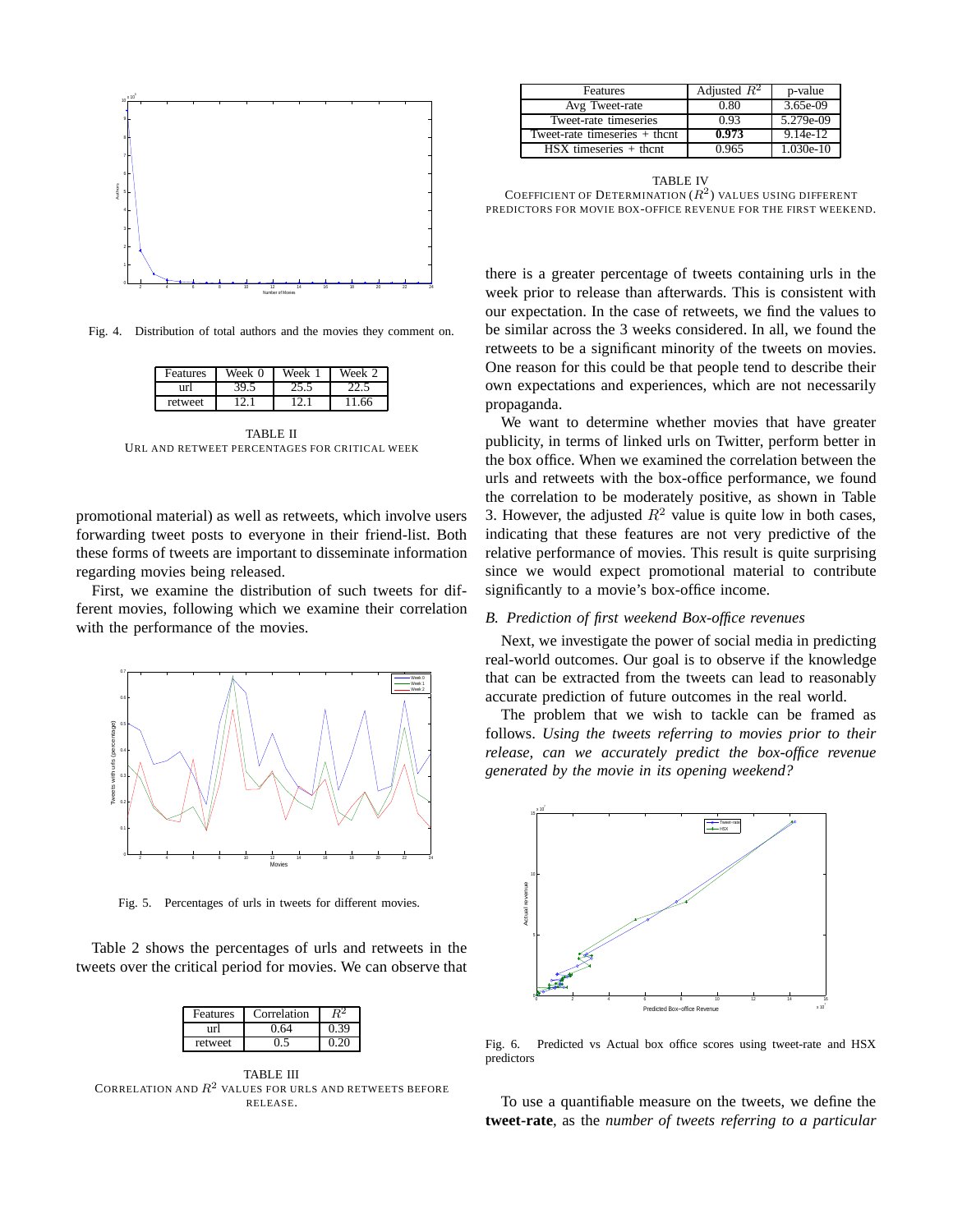*movie per hour*.

$$
Tweet-rate(mov) = \frac{|tweets(mov)|}{|Time (in hours)|}
$$
 (1)

Our initial analysis of the correlation of the average tweetrate with the box-office gross for the 24 movies considered showed a strong positive correlation, with a correlation coefficient value of 0.90. This suggests a strong linear relationship among the variables considered. Accordingly, we constructed a linear regression model using least squares of the average of all tweets for the 24 movies considered over the week *prior to their release*. We obtained an adjusted  $R^2$  value of 0.80 with a p-value of  $3.65e - 09$  \* \*\*, where the '\*\*\*' shows significance at 0.001, indicating a very strong predictive relationship. Notice that this performance was achieved using only one variable (the average tweet rate). To evaluate our predictions, we employed real box-office revenue information, extracted from the Box Office Mojo website <sup>[5](#page-4-0)</sup>.

The movie Transylmania that opened on Dec 4th had easily the lowest tweet-rates of all movies considered. For the week prior to its release, it received on an average 2.75 tweets per hour. As a result of this lack of attention, the movie captured the record for the lowest-grossing opening for a movie playing at over 1,000 sites, making only \$263,941 in its opening weekend, and was subsequently pulled from theaters at the end of the second week. On the other end of the spectrum, two movies that made big splashes in their opening weekends, *Twilight:New Moon* (making 142M) and *Avatar*(making 77M) had, for their pre-release week, averages of 1365.8 and 1212.8 tweets per hour respectively. This once again illustrates the importance of attention in social media.

Next, we performed a linear regression of the time series values of the tweet-rate for the 7 days before the release. We used 7 variables each corresponding to the tweet-rate for a particular day. An additional variable we used was the number of theaters the movies were released in, thent. The results of the regression experiments are shown in Table 4. Note that, in all cases, we are using only data available prior to the release to predict box-office for the opening weekend.

#### **Comparison with HSX:**

To compare with our tweet-based model, we used the Hollywood Stock Exchange index. The fact that artificial online markets such as the Foresight Exchange and the Hollywood Stock Exchange are good indicators of future outcomes has been shown previously [\[4\]](#page-7-0), [\[5\]](#page-7-1). The prices in these markets have been shown to have strong correlations with observed outcome frequencies. In the case of movies, the Hollywood Stock Exchange [\(http://www.hsx.com/\)](http://www.hsx.com/), is a popular playmoney market, where the prices for movie stocks can accurately predict real box office results. Hence, to compare with our tweet-rate predictor, we considered regression on the movie stock prices from the Hollywood Stock Exchange, which can be considered the gold standard [\[4\]](#page-7-0).

| Predictor                     | AMAPE <sub>1</sub> | Score |
|-------------------------------|--------------------|-------|
| $Reg_{nobudqet} + nReg_{1w}$  | 3.82               | 96.81 |
| Avg Tweet-rate $+$ thent      | 1.22               | 98.77 |
| Tweet-rate Timeseries + thent | 0.56               | 99.43 |

TABLE V AMAPE AND SCORE VALUE COMPARISON WITH EARLIER WORK.

From the results in Table 4, it can be seen that our regression model built from social media provides an accurate prediction of movie performances at the box office. Furthermore, the model built using the tweet rate timeseries *outperforms* the HSX-based model. The graph outlining the predicted and actual values of this model is also shown in Fig [6,](#page-3-1) outlining the utility of harvesting social media.

#### **Comparison with News-based Prediction:**

In earlier work, Zhang and others [\[6\]](#page-7-9) have developed a news-based model for predicting movie revenue. The bestperforming method in the aforementioned work is the combined model obtained by using predictors from IMDB and news. The corresponding  $R^2$  value for this combined model is 0.788, which is far lower than the ones obtained by our predictors. We computed the AMAPE (Adjusted Mean Absolute Percentage/Relative Error) measure, that the authors use, for our data. The comparative values are shown in Table 5. We can observe that our values are far better than the ones reported in the earlier work. Note however, that since historical information on tweets are not available, we were able to use data on only the movies we have collected, while the authors in the earlier paper have used a larger database of movies for their analysis.

#### *C. Predicting HSX prices*

Given that social media can accurately predict box office results, we also tested their efficacy at forecasting the stock prices of the HSX index. At the end of the first weekend, the Hollywood stock exchange adjusts the price for a movie stock to reflect the actual box office gross. If the movie does not perform well, the price goes down and vice versa. We conducted an experiment to see if we could predict the price of the HSX movie stock at the end of the opening weekend for the movies we have considered. We used the historical HSX prices as well as the tweet-rates, individually, for the week prior to the release as predictive variables. The response variable was the adjusted price of the stock. We also used the theater count as a predictor in both cases, as before. The results are summarized in Table 6. As is apparent, the tweetrate proves to be *significantly better* at predicting the actual values than the historical HSX prices. This again illustrates the power of the buzz from social media.

#### *D. Predicting revenues for all movies for a given weekend*

Until now, we have considered the problem of predicting opening weekend revenue for movies. Given the success of the regression model, we now attempt to predict revenue for

<span id="page-4-0"></span><sup>5</sup>http://boxofficemojo.com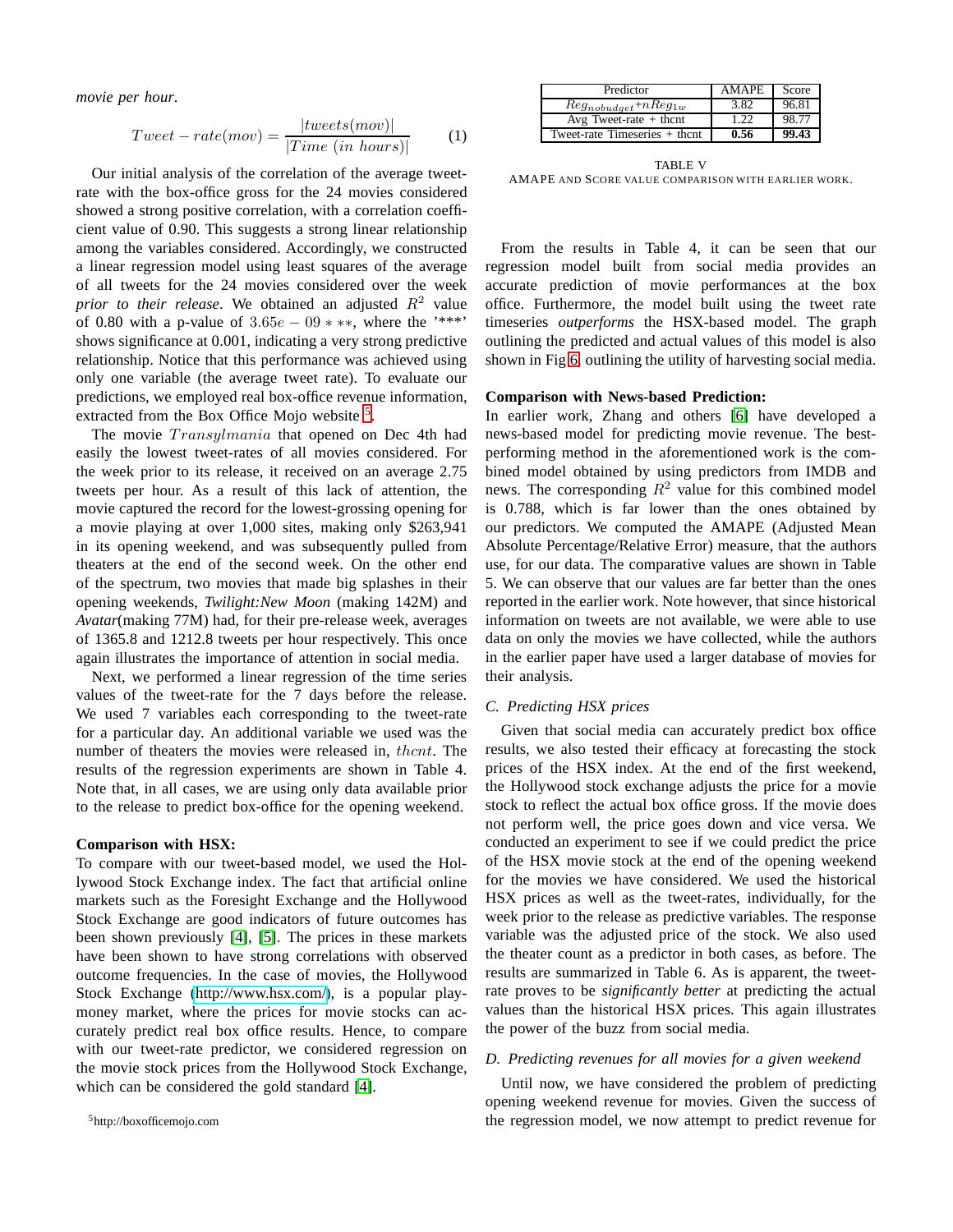| Predictor                          | Adjusted $R^2$ | $p-value$ |
|------------------------------------|----------------|-----------|
| $\text{H}$ SX timeseries $+$ thent | 0.95           | 4.495e-10 |
| Tweet-rate timeseries + thnt       | 0.97           | 2.379e-11 |

TABLE VI PREDICTION OF HSX END OF OPENING WEEKEND PRICE.

| Predictor                       | Adjusted $R^2$ | $p-value$  |
|---------------------------------|----------------|------------|
| Avg Tweet-rate                  | 0.79           | 8.39e-09   |
| Avg Tweet-rate $+$ thent        | 0.83           | $7.93e-09$ |
| Avg Tweet-rate $+$ PNratio      | 0.92           | 4.31e-12   |
| Tweet-rate timeseries           | 0.84           | $4.18e-06$ |
| Tweet-rate timeseries $+$ thent | 0.863          | 3.64e-06   |
| Tweet-rate timeseries + PNratio | 0.94           | 1.84e-08   |

TABLE VIII PREDICTION OF SECOND WEEKEND BOX-OFFICE GROSS

| Weekend   | Adjusted $R^2$ |
|-----------|----------------|
| Jan 15-17 | 0.92           |
| Jan 22-24 | 0.97           |
| Jan 29-31 | 0.92           |
| Feb 05-07 | 0.95           |

TABLE VII COEFFICIENT OF DETERMINATION  $(R^2)$  values using tweet-rate TIMESERIES FOR DIFFERENT WEEKENDS

all movies over a particular weekend. The Hollywood Stock Exchange de-lists movie stocks after 4 weeks of release, which means that there is no timeseries available for movies after 4 weeks. In the case of tweets, people continue to discuss movies long after they are released. Hence, we attempt to use the timeseries of tweet-rate, over 7 days before the weekend, to predict the box-office revenue for that particular weekend. Table 7 shows the results for 3 weekends in January and 1 in February. Note, that there were movies that were two months old in consideration for this experiment. Apart from the time series, we used two additional variables - the theater count and the number of weeks the movie has been released. We used the coefficient of determination (adjusted  $R^2$ ) to evaluate the regression models. From Table 7, we find that the tweets continue to be good predictors even in this case, with an adjusted  $R^2$  consistently greater than 0.90. The results have shown that the buzz from social media can be accurate indicators of future outcomes. The fact that a simple linear regression model considering only the rate of tweets on movies can perform better than artificial money markets, illustrates the power of social media.

## VI. SENTIMENT ANALYSIS

Next, we would like to investigate the importance of sentiments in predicting future outcomes. We have seen how efficient the attention can be in predicting opening weekend box-office values for movies. Hence we consider the problem of utilizing the sentiments prevalent in the discussion for forecasting.

Sentiment analysis is a well-studied problem in linguistics and machine learning, with different classifiers and language models employed in earlier work [\[13\]](#page-7-11), [\[14\]](#page-7-12). It is common to express this as a classification problem where a given text needs to be labeled as *Positive*, *Negative* or *Neutral*. Here, we constructed a sentiment analysis classifier using the LingPipe linguistic analysis package  $<sup>6</sup>$  $<sup>6</sup>$  $<sup>6</sup>$  which provides a set</sup> of open-source java libraries for natural language processing tasks. We used the DynamicLMClassifier which is a language model classifier that accepts training events of categorized character sequences. Training is based on a multivariate estimator for the category distribution and dynamic language models for the per-category character sequence estimators. To obtain labeled training data for the classifier, we utilized workers from the Amazon Mechanical Turk<sup>[7](#page-5-1)</sup>. It has been shown that manual labeling from Amazon Turk can correlate well with experts [\[11\]](#page-7-13). We used thousands of workers to assign sentiments for a large random sample of tweets, ensuring that each tweet was labeled by three different people. We used only samples for which the vote was unanimous as training data. The samples were initially preprocessed in the following ways:

- Elimination of stop-words
- Elimination of all special characters except exclamation marks which were replaced by  $\langle EX \rangle$  and question marks  $()$
- Removal of urls and user-ids
- Replacing the movie title with  $\langle MOV \rangle$

We used the pre-processed samples to train the classifier using an n-gram model. We chose n to be 8 in our experiments. The classifier was trained to predict three classes - Positive, Negative and Neutral. When we tested on the training-set with cross-validation, we obtained an accuracy of 98%. We then used the trained classifier to predict the sentiments for all the tweets in the critical period for all the movies considered.

<sup>6</sup>http://www.alias-i.com/lingpipe

<span id="page-5-1"></span><span id="page-5-0"></span><sup>7</sup>https://www.mturk.com/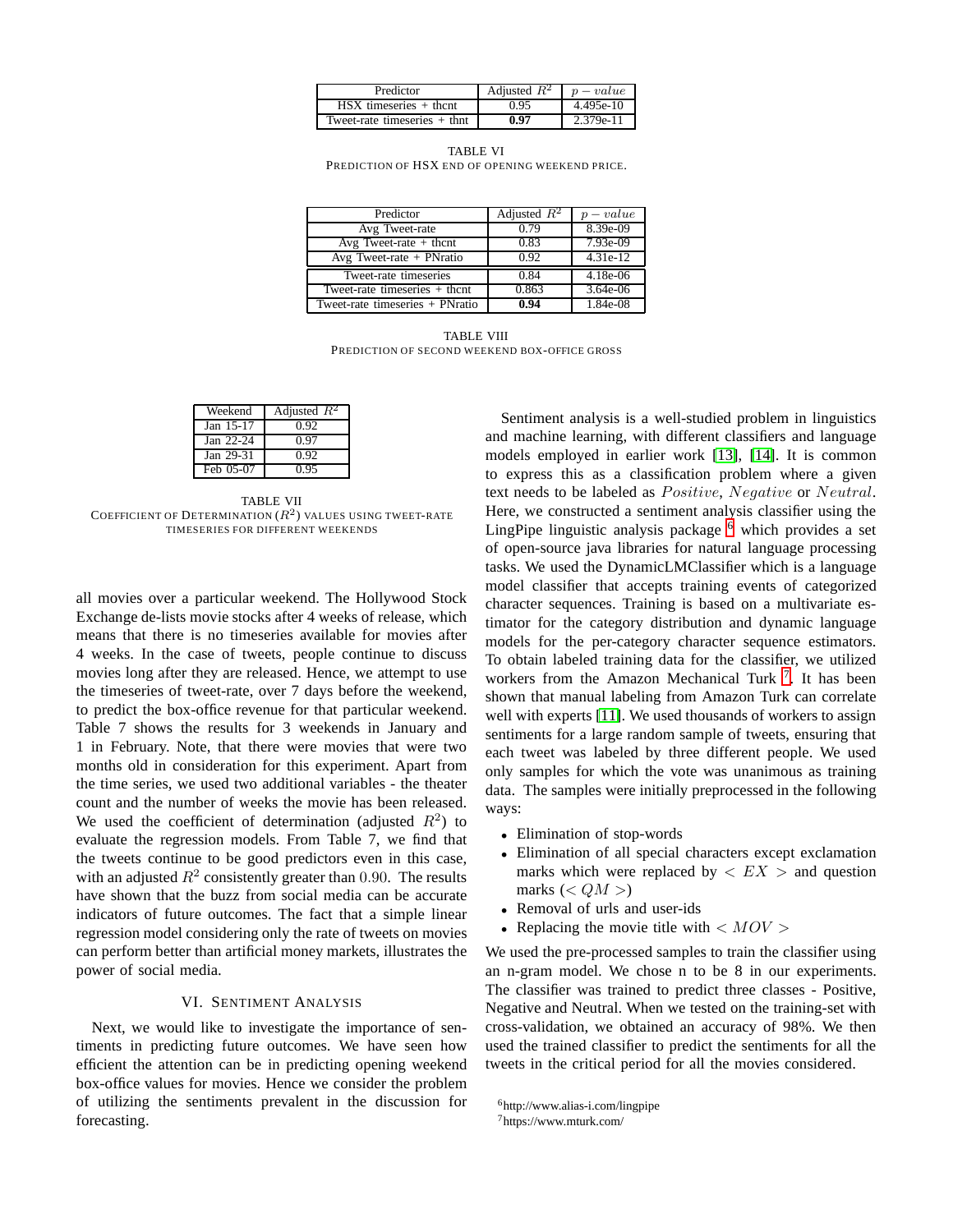

<span id="page-6-0"></span>Fig. 7. Movie Subjectivity values



<span id="page-6-1"></span>Fig. 8. Movie Polarity values

#### *A. Subjectivity*

Our expectation is that there would be more value for sentiments after the movie has released, than before. We expect tweets prior to the release to be mostly anticipatory and stronger positive/negative tweets to be disseminated later following the release. Positive sentiments following the release can be considered as recommendations by people who have seen the movie, and are likely to influence others from watching the same movie. To capture the subjectivity, we defined a measure as follows.

$$
Subjectivity = \frac{|Positive\ and\ Negative\ Tuesday}{|Neutral\ Tuesday|} \tag{2}
$$

When we computed the subjectivity values for all the movies, we observed that our hypothesis was true. There were more sentiments discovered in tweets for the weeks after release, than in the pre-release week. Fig [7](#page-6-0) shows the ratio of subjective to objective tweets for all the movies over the three weeks. We can observe that for most of the movies, the subjectivity increases after release.

## *B. Polarity*

To quantify the sentiments for a movie, we measured the ratio of positive to negative tweets. A movie that has far more

| Variable       | $p-value$        |
|----------------|------------------|
| (Intercept)    | 0.542            |
| Avg Tweet-rate | 2.05e-11 $(***)$ |
| PNRatio        | 9.43e-06 $(***)$ |

TABLE IX REGRESSION USING THE AVERAGE TWEET-RATE AND THE POLARITY (PNRATIO). THE SIGNIFICANCE LEVEL (\*:0.05, \*\*: 0.01, \*\*\*: 0.001) IS ALSO SHOWN.

positive than negative tweets is likely to be successful.

$$
PN ratio = \frac{|Tweets\ with\ Positive\ Sentiment|}{|Tweets\ with\ Negative\ Sentiment|}
$$
 (3)

Fig [8](#page-6-1) shows the polarity values for the movies considered in the critical period. We find that there are more positive sentiments than negative in the tweets for almost all the movies. The movie with the enormous increase in positive sentiment after release is *The Blind Side* (5.02 to 9.65). The movie had a lukewarm opening weekend sales (34M) but then boomed in the next week (40.1M), owing largely to positive sentiment. The movie *New Moon* had the opposite effect. It released in the same weekend as *Blind Side* and had a great first weekend but its polarity reduced (6.29 to 5), as did its box-office revenue (142M to 42M) in the following week.

Considering that the polarity measure captured some variance in the revenues, we examine the utility of the sentiments in predicting box-office sales. In this case, we considered the second weekend revenue, since we have seen subjectivity increasing after release. We use linear regression on the revenue as before, using the tweet-rate and the PNratio as an additional variable. The results of our regression experiments are shown in Table 8. We find that the sentiments do provide improvements, although they are not as important as the rate of tweets themselves. The tweet-rate has close to the same predictive power in the second week as the first. Adding the sentiments, as an additional variable, to the regression equation improved the prediction to 0.92 while used with the average tweet-rate, and 0.94 with the tweet-rate timeseries. Table 9 shows the regression p-values using the average tweet rate and the sentiments. We can observe that the coefficients are highly significant in both cases.

#### VII. CONCLUSION

In this article, we have shown how social media can be utilized to forecast future outcomes. Specifically, using the rate of chatter from almost 3 million tweets from the popular site Twitter, we constructed a linear regression model for predicting box-office revenues of movies in advance of their release. We then showed that the results outperformed in accuracy those of the Hollywood Stock Exchange and that there is a strong correlation between the amount of attention a given topic has (in this case a forthcoming movie) and its ranking in the future. We also analyzed the sentiments present in tweets and demonstrated their efficacy at improving predictions after a movie has released.